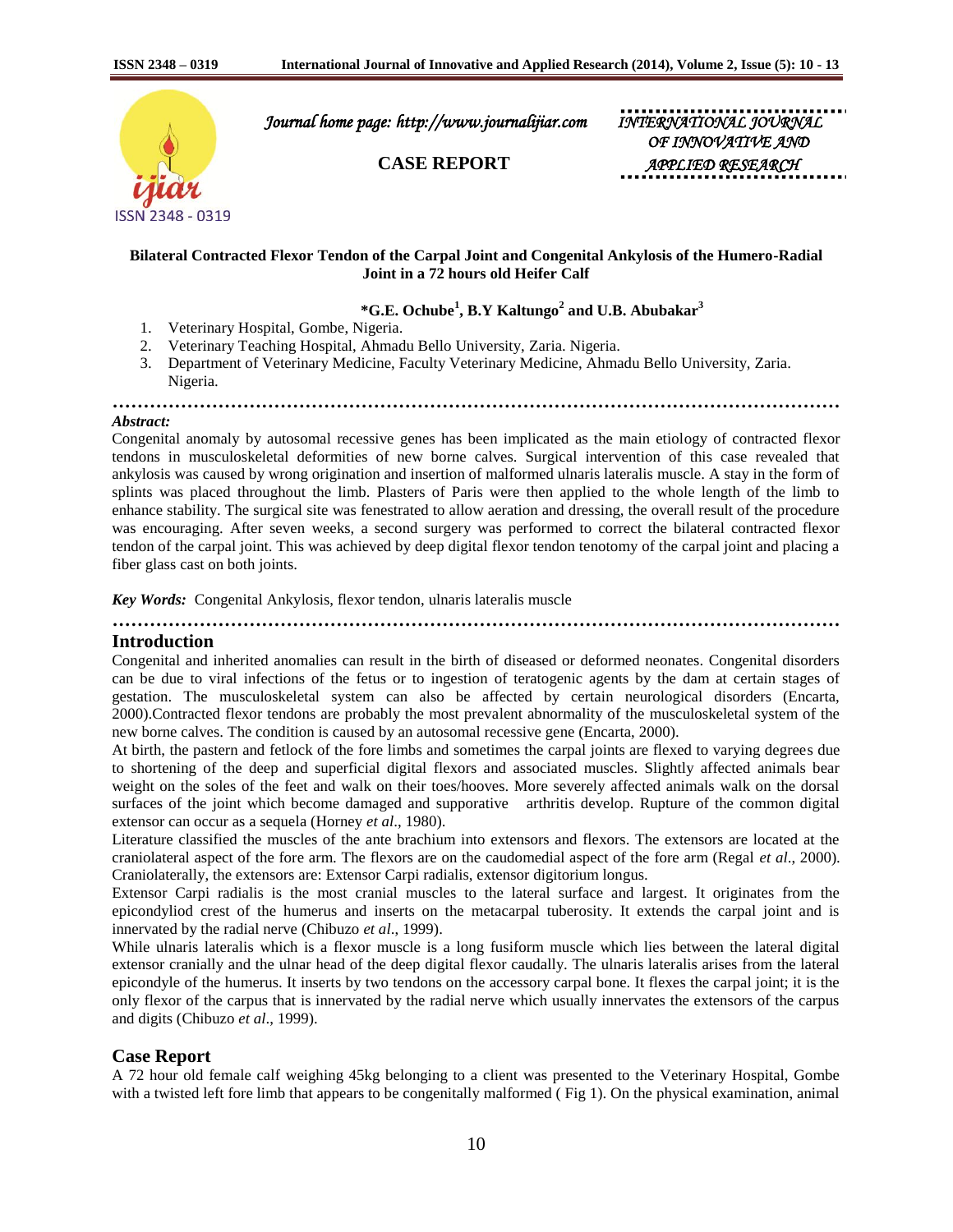appeared alert and full of energy. Vital parameters, such as temperature  $(39.5^{\circ}C)$ , pulse rate  $(37.0 \text{ beat/min})$ , respiratory rate (12 cycles/min) were taken and these were within normal range. The animal was apparently normal and suckles well.



Fig. 1- calf at presentation

## **Plan of Action**

Surgical correction of the ankylosed elbow joint and carpal joint tenotomy at a later date

### **Surgical Procedure**

## **1 st Surgery**

Proper shaving and disinfection of the area was carried out. Acepromazine/Xylazine was given as a muscle relaxant/sedative at a dose of 0.02-0.04mg/kg and 0.05-0.08mg/kg i/m respectively. A cruciate incision was made on the lateral aspect of the elbow joint and extends to the cranial part of the extensor carpi radialis (Van-Veet et.al; 2007).

After exposing the joint, it was noticed that the ankylosis was caused by wrong origination and insertion of malformed ulnaris lateral muscle. After removal of the rudimentary muscle that was responsible for the ankylosis, the extensor carpi radialis muscle was inverted and closed to give strength to the area after healing. Skin was closed routinely using size 1 nylon. A stay in form of splint was placed throughout the limb (from the distal aspect of the elbow joint to the metacarpal joint). Plaster of Paris (P.O.P) was then applied to the whole length of the limb to enhance stability (Fig.2). The surgical site was fenestrated for dressing. Seven weeks after  $1<sup>st</sup>$  surgery, and following good prognosis from post operative follow ups, the 2<sup>nd</sup> surgery was performed to correct the bilateral contracted flexor tendon.

## **2 nd Surgery**

The calf was anaesthetized and prepared for surgery. A 2.5cm longitudinal midline incision was made over the palmer aspect of the right pastern just proximal to the bulb of the heels (Wagner et al., 1985). The distal synovial sheath was opened and the deep digital flexor tendon was elevated and incised transversely. The ends of the severed tendons retracted approximately lcm and sutured together using size 1 nylon. Fiber glass cast was applied from the metacarpal joint to the pastern joint leaving the surgical site fenestrated for dressing and post operative follow ups. The same procedure was performed for the other limb. Four months following second surgery, the calf was ambulating well and appeared to have a normal foot axis ( Fig.4).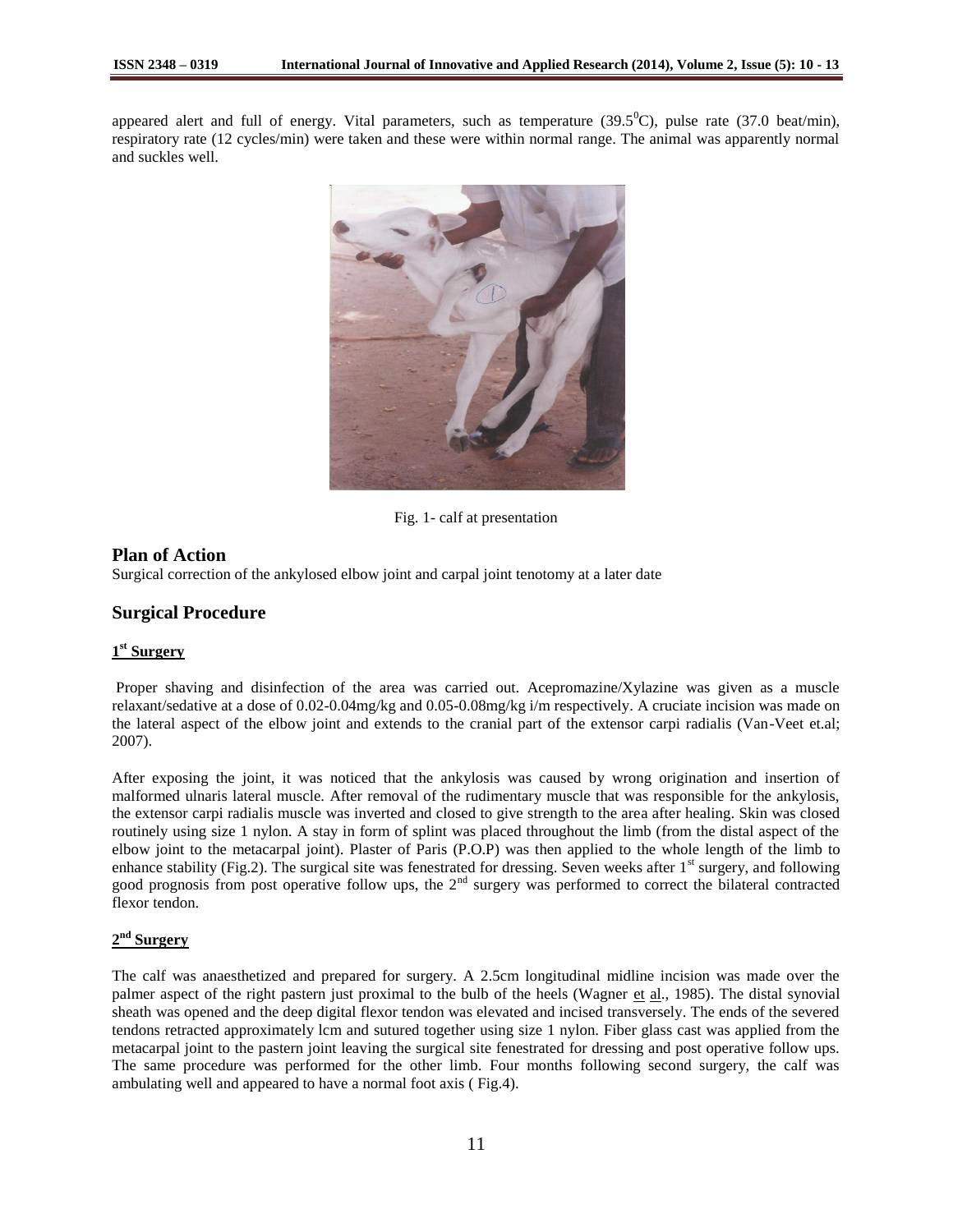

Fig. 2- calf 20 minutes after first surgery. Fig 3- 2 months after second surgery.



Fig. 4- calf ambulating 4 months after second surgery.

## **Discussion**

The etiology of this case was probably due to genetic malformation that led to wrong origination and insertion of this muscle leading to ankylosis of the metacarpal joint. The faulty origination emanated from the medial part of the epicondyliod crest of the humerus and inserts proximally to the accessory carpal bone therefore shortening the axis/angle of the elevation of the joint. This is in line with work carried out by Mcllwraith et  $\underline{al}$ , (1978).

As the result of the complexity of the above surgical procedure, it became necessary to do the surgery in two phases. Because of the nature of the ankylosed elbow joint, we opted for that as our first procedure. This enhanced the straightening of the limb.

After this, the limb was fixed using splints and plaster of Paris. The animal was left to recover fully and a tentative date (7 weeks after first surgery) was agreed upon for the second surgery which was also a success. After six weeks following first surgery and good prognosis noticed, the cast was removed in preparatory for second surgery. Following the second surgery, the animal showed signs of pain and discomfort, this was managed with oral administration of phenylbutazone (4.4mg/kg, orally bid). Three months after  $2<sup>nd</sup>$  surgery, the calf was ambulating well and there was absence of pain when digital pressure was applied to the joint. The fiber cast was removed a month later.

In majority of affected horses/cattle, deep digital flexor tendon deformities can be corrected by non surgical treatment or by inferior check ligament desotomy (Sonnichsen, 1992).